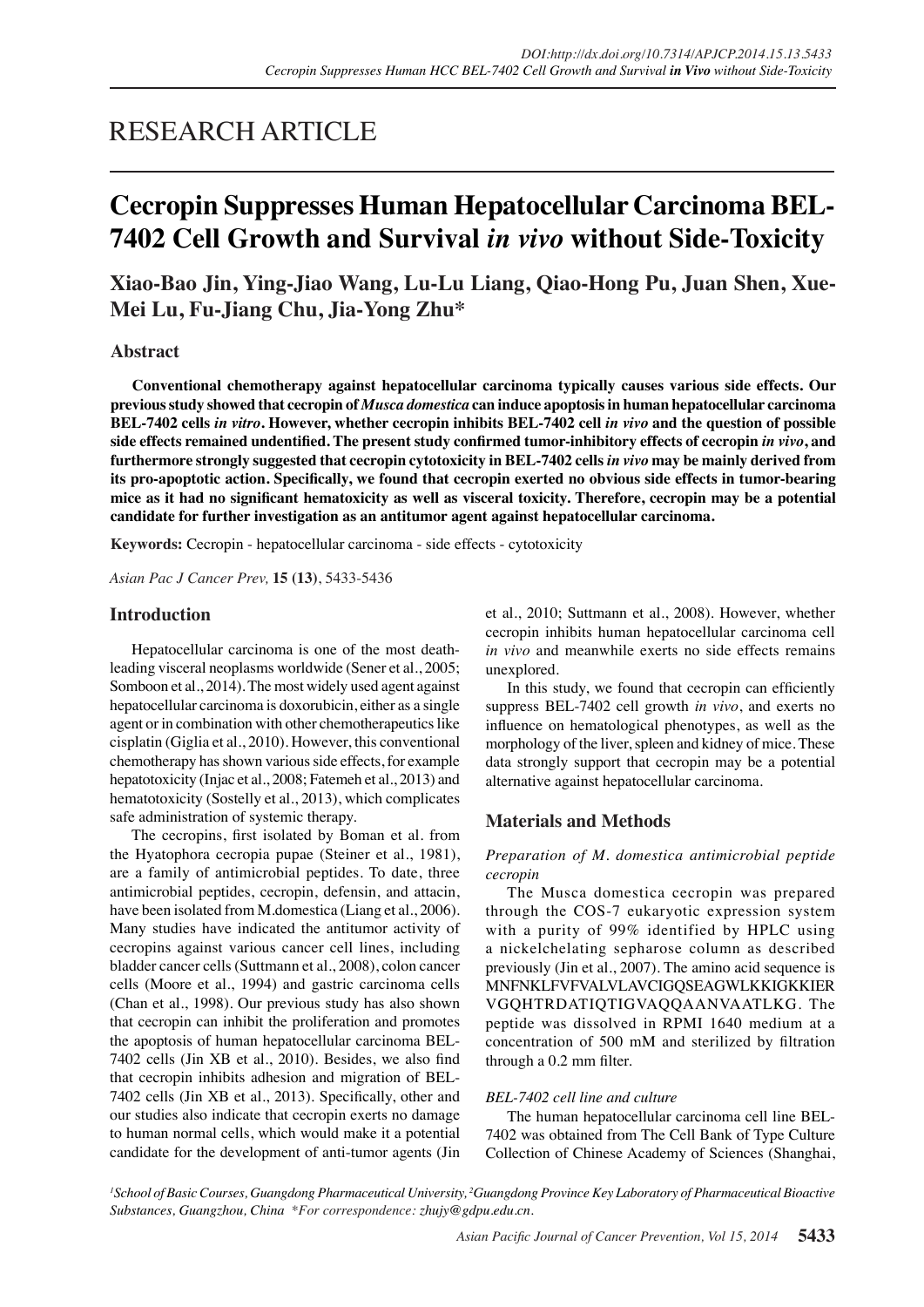#### *Xiao-Bao Jin et al*

China). Cells were maintained in RPMI 1640 medium with 10% fetal bovine serum (FBS), 100 U/ml penicillin, and 100 mg/ml streptomycin under 5% CO<sub>2</sub> at 37 $\rm ^{o}C$  in a humidified incubator.

## *Xenograft studies*

 Animal handling and procedures were approved by the Health Science Center Institutional Animal Care and Use Committee of Guangdong pharmaceutical university. BEL-7402 cells (approximately  $1 \times 10^6$  cells) were subcutaneously inoculated into the right flank of 6-weekold female nude mice. Treatments were initiated when tumors reached about  $100 \text{ mm}^3$ . Mice of the treatment group were treated with 50 μL of cecropin (24mg/kg/ per day) through intratumoral injection, and mice of the control group were intratumoral injected with 50 μL of normal saline. The tumor growth-inhibitory effect of cecropin was examined after 3 weeks. The inhibitory rate was calculated as (tumor weight of control group tumor weight of cecropin-treated group) divided by that of control group. The specimens of tumors were also examined by hematoxylin-eosin (HE) staining observed under a microscopy.

#### *TUNEL staining*

 The TUNEL staining assay was performed according to the manufacturer's instructions (In situ cell death detection kit, Roche, Basel, Switzerland).After incubation with Proteinase K (20 mg/ml) at room temperature for 15 mins, the sections were incubated with  $2\%$  H<sub>2</sub>O<sub>2</sub> for 5 mins. Then sections were incubated with the TdT enzyme at 37℃ for 2 hours. After incubation with antidigoxin– peroxidase solution for 30 mins, the sections were stained with diaminobenzidine (DAB) substrate for 2 mins and then counterstained with hematoxylin.

#### *Immunohistochemistry*

The immunohistochemistry assay was preformed according to a previous study (Chen et al., 2012). BEL-7402 tumor tissues were fixed in 10% formaldehyde overnight



**Figure 1. The Effect of Cecropin on Growth and Apoptosis of BEL-7402 Cells** *in vivo***. A)** Representative images of mice treated by normal saline or cecropin. **B)** The effect of cecropin on BEL-7402 cell death in tumor tissues assayed by HE staining. n=5 per group. **C)** The effect of cecropin on BEL-7402 cell apoptosis in vivo assayed by TUNEL staining. n=5 per group. D) The effect of cecropin on caspase-3 expression by immunohistochemistry assay. n=5 per group

and then embedded in paraffin. After deparaffinization, hydration and blockage of endogenous peroxidase routinely, tumor sections were pretreated by microwave for 20 min in 10 mM sodium citrate buffer for antigen retrieval. The slides were incubated with CC3-specific antibody diluted 1:200 (Cell Signaling) recognizing large fragments (17/19 kilodaltons) of activated caspase-3 (Gown et al., 2002) overnight at 4℃, followed by incubation with horseradish peroxidase-conjugated secondary antibodies for 1 hour at room temperature. Slides were counterstained with hematoxylin, then photographed and converted to a digital image using light microscopy equipped with camera.

# *Hematological analysis*

 Hemoglobin (Hb) estimation, red blood cell (RBC) count, white blood cell (WBC) count and packed cell volume (PCV) determination were all strictly according to a previous report (Khynriam et al., 2001).

# *Histopathological procedures*

Samples of liver, kidney and spleen were obtained from the treated mice and processed for morphological analysis. The specimens were fixed in 2% paraformaldheyde in 0.1 M phosphate buffer, pH 7.4.After 24 hours, the specimens were embedded in Paraplast wax and sectioned at 6 μm. The sections underwent hematoxylin-eosin (H&E) staining for structural evaluation.

#### *Statistical analysis*

 Data were presented as means±S.D., and statistically analyzed using Unpaired Student's t test using Sigma Plot software (Jandel Scientific). A *P*-value of < 0.05 was considered significant.

# **Results**

# *Cecropin suppresses growth and induces apoptosis of BEL-7402 cells in vivo*

 To determine whether cecropin can inhibit BEL-7402 cell growth *in vivo*, we subcutaneously inoculated BEL-7402 cells  $(1 \times 10^6$  cells each group) into the right flank of 6-week-old female nude mice. When tumors grew to  $\sim$ 100 mm<sup>3</sup> in size, the animals were treated with cecropin  $(24mg/kg/per day)$  for 14 days. Mice of control group were treated with normal saline of the same volume (50  $\mu$ L/per mouse). The mice of two groups were fed for additional 7 days, and sacrificed for tumor growth assay.

 During 21-day observation, the general statuses including eating and drinking of mice in two groups were both favorable. As shown in Figure 1A, after 21 days, we found that cecropin treatment significantly reduced tumor weight compared with control group, as the tumor inhibition rate was up to approximately 34% (Table 1). The results obtained from HE staining showed that while normal saline had little effect on tumor necrosis (Figure 1B, upper panel), after cecropin treatment, tumor tissues displayed large-scale necrosis accompanied by infiltration of vast inflammatory cells (Figure 1B, lower panel).

 As cecropin-induced tumor cell death has been confirmed to be always produced by apoptosis (Jin et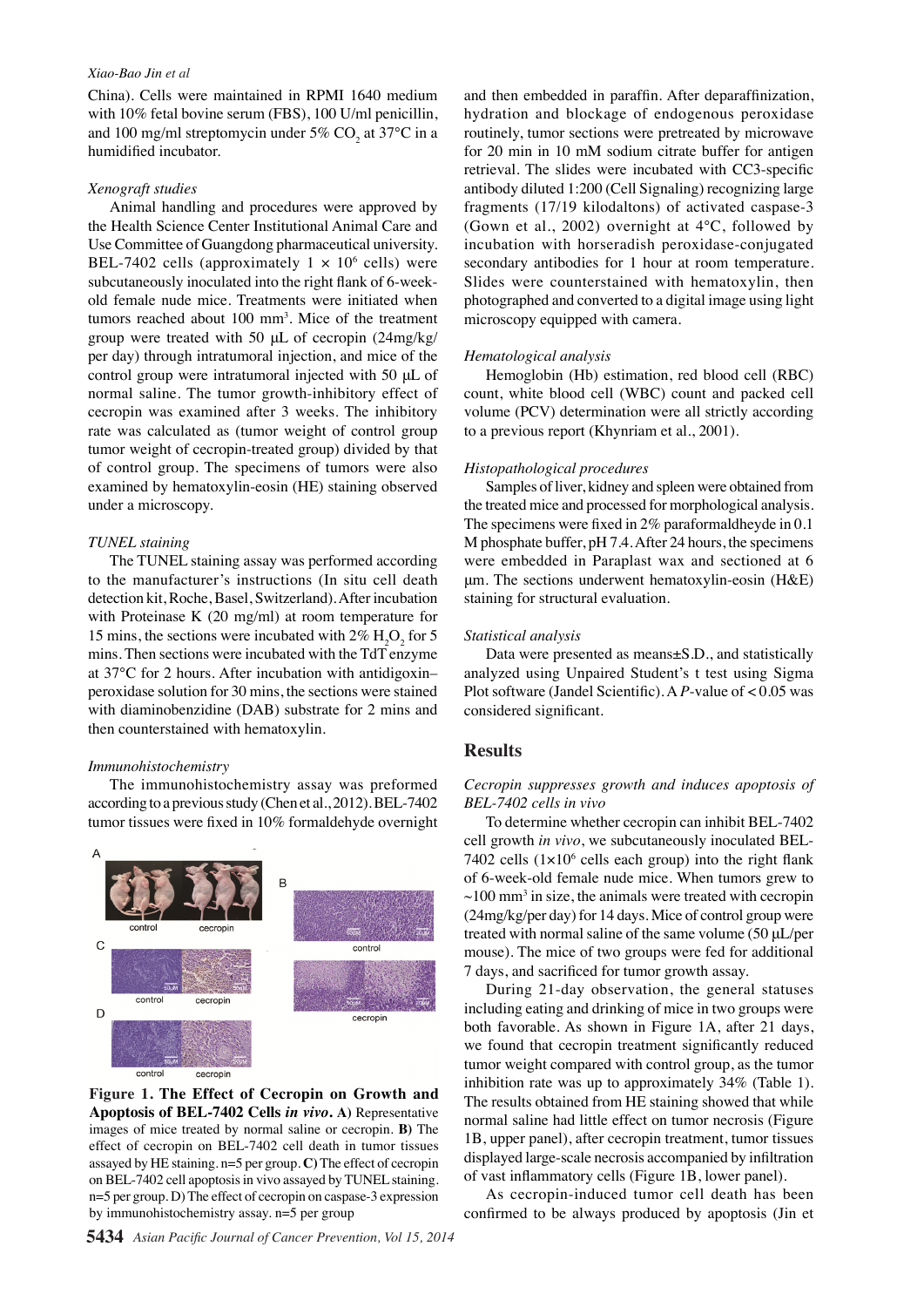al., 2010; Ceron et al., 2013), we sought to determine the effect of cecropin on BEL-7402 cell apoptosis *in vivo*. Figure 1C showed that after cecropin treatment, there were much more TUNEL-positive cells in tumor tissues compared with control group. Furthermore, we found that after cecropin treatment, tumor tissues displayed abundant caspase-3 staining, whereas little caspase-3 staining existed in tumor tissues of control group (Figure 1D).

Taken together, these data indicate that cecropin is effective to reduce BEL-7402 cell survival *in vivo*.

# *Hematological changes in the tumor-bearing mice following cecropin treatmen*t

Traditional chemotherapy has been reported to develop hematotoxicity in the host. Thus, to determine whether cecropin has serious side effects *in vivo*, we first explored the effect of cecropin on hematological changes in the tumor-bearing mice. As indicated in Table 2, evaluation of various hematological parameters in tumor-bearing mice showed that hemoglobin content, erythrocytes, leukocytes and packed cell volume (PCV) in cecropintreated tumor-bearing mice were all almost equal to those of saline-treated group. These results suggest that cecropin may have no significant hematotoxicity *in vivo*.

# *Cecropin has no potential visceral toxicity in the tumorbearing mice*

Visceral toxicity is among the side effects of chemotherapy. Next, we sought to determine whether cecropin exerts hepatotoxicity, spleen cell toxicity as well

**Table 1. Tumor-iInhibitory Effect of Cecropin in BEL-7402-Bearing Mice**

| Treatment                             | Weight(g)                               | Tumor inhibition rate(%) |  |
|---------------------------------------|-----------------------------------------|--------------------------|--|
| Control<br>Cecropin                   | $0.823 \pm 0.019$<br>$0.542 \pm 0.011*$ | 34.1                     |  |
| *Control <i>vs</i> cecropin, $p<0.05$ |                                         |                          |  |

# **Table 2. Hematological Changes in the Tumor-Bearing Mice Following Saline or Cecropin Treatment**

| Treatment | Hb(g/dl)          |                | $RBC(x10^{12}/L)$ WBC $(x10^9/L)$ PCV $(\%)$ |             |
|-----------|-------------------|----------------|----------------------------------------------|-------------|
| Control   | $14.25 + 0.76$    | $6.92+0.54$    | $8.91 + 0.64$                                | $0.52+0.04$ |
| Cecropin  | $13.75 \pm 0.76*$ | $7.11 + 0.58*$ | $8.64+0.165*$ 0.49+0.02*                     |             |

\*Control *vs* Cecropin, *p*> 0.05



**Figure 2. The Side-Effects of Cecropin on liver. A)**. spleen **B).** and kidney **C)** of BEL-7402 tumor-beared mice assayed by HE staining of liver, spleen and kidney tissues. n=5 per group

as nephrotoxicity in tumor-bearing mice.

Light microscopy analysis revealed that cecropin treatment induced no significant alterations of the liver, spleen and kidney parenchyma in tumor-bearing mice when compared with control. In the liver, similar with saline treatment, after cecropin treatment, the hepatocytes underwent no damage as the cytoplasm displayed no vacuolation determined by H&E staining. In addition, in these specimens numerous vessels and were filled with erythrocytes (Figure 2A). Figure 2B showed that after cecropin treatment, the germinal center area of spleen was enlarged as compared with control group. This result suggests that cecropin may promote immunologic function in tumor-bearing mice. Besides, cecropin treatment had no obvious toxicity in the kidney compared with saline treatment, as in the samples, the kidney tissues displayed no tubular dilation and epithelial cell damage (Figure 2C).

# **Discussion**

As indicated in the introduction, cecropins show antiproliferative activities in various types of cancer cells. Our previous study also demonstrates that cecropin can efficiently inhibit human hepatocellular carcinoma cell (BEL-7402) growth in vitro. It was critical to determine whether the tumor-inhibitory effect of cecropin could exist *in vivo*. In the present study, we first established *in vivo* tumor model through subcutaneously inoculating BEL-7402 cells into the right flank of 6-week-old female nude mice. On this model, we found that cecropin could suppress tumor growth *in vivo*. Our in-depth study showed that cecropin induced a significant apoptotic death in tumor cells.These data confirm the tumor-inhibitory effect of cecropin *in vivo*, and furthermore, strongly suggest that cecropin cytotoxicity in BEL-7402 cells *in vivo* may be mainly derived from its pro-apoptotic action.

Traditional chemotherapeutics often causes hematotoxicity when administrated against cancer (Lin et al., 2010; Huang et al., 2013). In the present study, we found that cecropin treatment had no influence on hematological phenotype including Hb content,WBC and RBC count, as well as PCV in BEL-7402 tumor-beared mice as compared with saline treatment. Besides, our studies also show that cecropin treatment confers little toxic effect on liver, spleen and kidney in tumor-beared mice by H&E staining assay of the visceral organs of these mice. These results confirm that cecropins show selective cytotoxicity in BEL-7402 tumor cells while not in normal cells. Therefore, cecropin may be a potential candidate for the development of antitumor agents against hepatocellular carcinoma.

The mechanisms underlying the selective cytotoxicity of cecropin remain unclear. Cancer cell membranes have confirmed to carry a net negative charge typically due to a high expression of anionic molecules, while normal cell membranes are neutral (Schweizer et al., 2009). Cationic cecropins interact electrostatically with anionic membrane components of mammalian cells to induce cell death (Guani-Guerra et al., 2010). Therefore, it is suggested that electrostatic interactions between cecropins and negatively charged membranes of cancer cells make cecropin highly